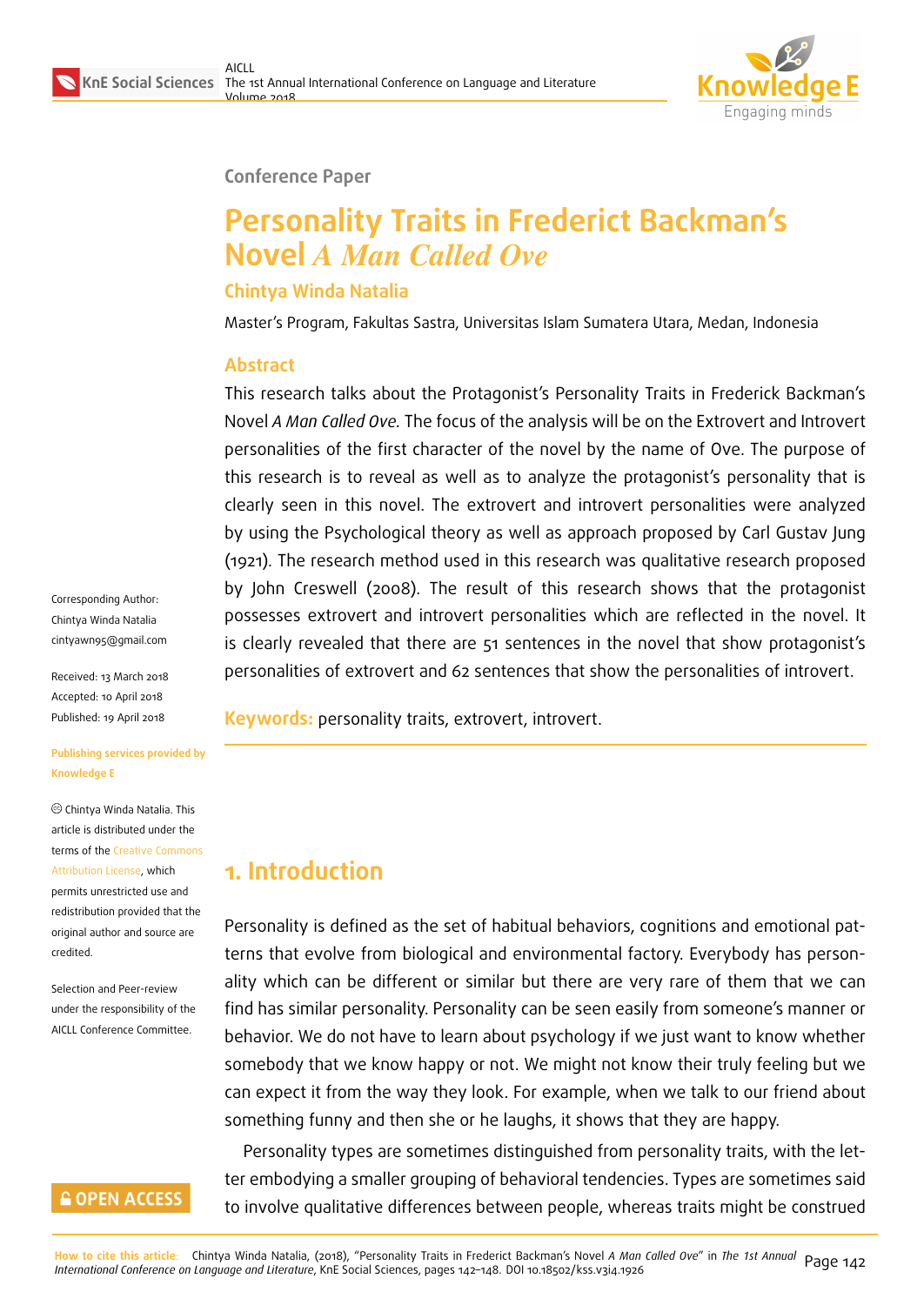

as quantitative differences. But in this research, types and traits are seen in the same way.

This research analyzed the personality traits in Frederick Backman's Novel *A Man Called Ove.* Novel is a long narrative work which has more than 50.000 words and published as a book. Many novels created by novelists in around the world, they can be fiction, love story, history or autobiography story etc. One of the example of novel is A Man Called Ove by Frederick Backman. It is a novel which is published in Sweden and the original title is En Man Som Heter Ove. And this novel also has been adapted as a film of the same name which premiered on 25 December 2015.

This novel, overall, is a comedy novel where the author described the personalities of the main character of the novel that is Ove as a grumpy old man who always blabber over anything. He is a curmudgeon, the kind of man who pointsat people he dislikes as if they were burglars caught outside his bedroom window. He has stauch principles, strict routines, and a short fuse. People call him "the bitter neighbour from hell". But not only comedy story, there are also sad moment that is showed by Ove.

### **2. Literature Review**

There are some theories of personality defined by some experts such as: Personality is the coherent pattern of affect, cognition, and desires (goals) as they lead to behavior Revelle (2013). Personality is the dynamic organization within the individual of those psychophysical systems that determine his characteristic behavior and thoughts. (Allport, 1961: 28)

Carl G. Jung states that classification does not explain the individual psyche. Nevertheless, an understanding of psychological type opens the way to a better understanding of huma psychology in general, Sharp (1937: 7)

According to Carl G. Jung's theory of psychological types, people can be characterized by their preference of general attitude:

#### **2.1. Extravert or extraversion**

Extraversion is normally characterized by an outgoing, candid, and accommodating nature that adapts easily to given situation, quickly forms attachments, and setting asie any possible misgiving, will often venture forth with careless confidence into unknown situation. Sharp (1937: 13)

The extravert type is characterized by the following traits: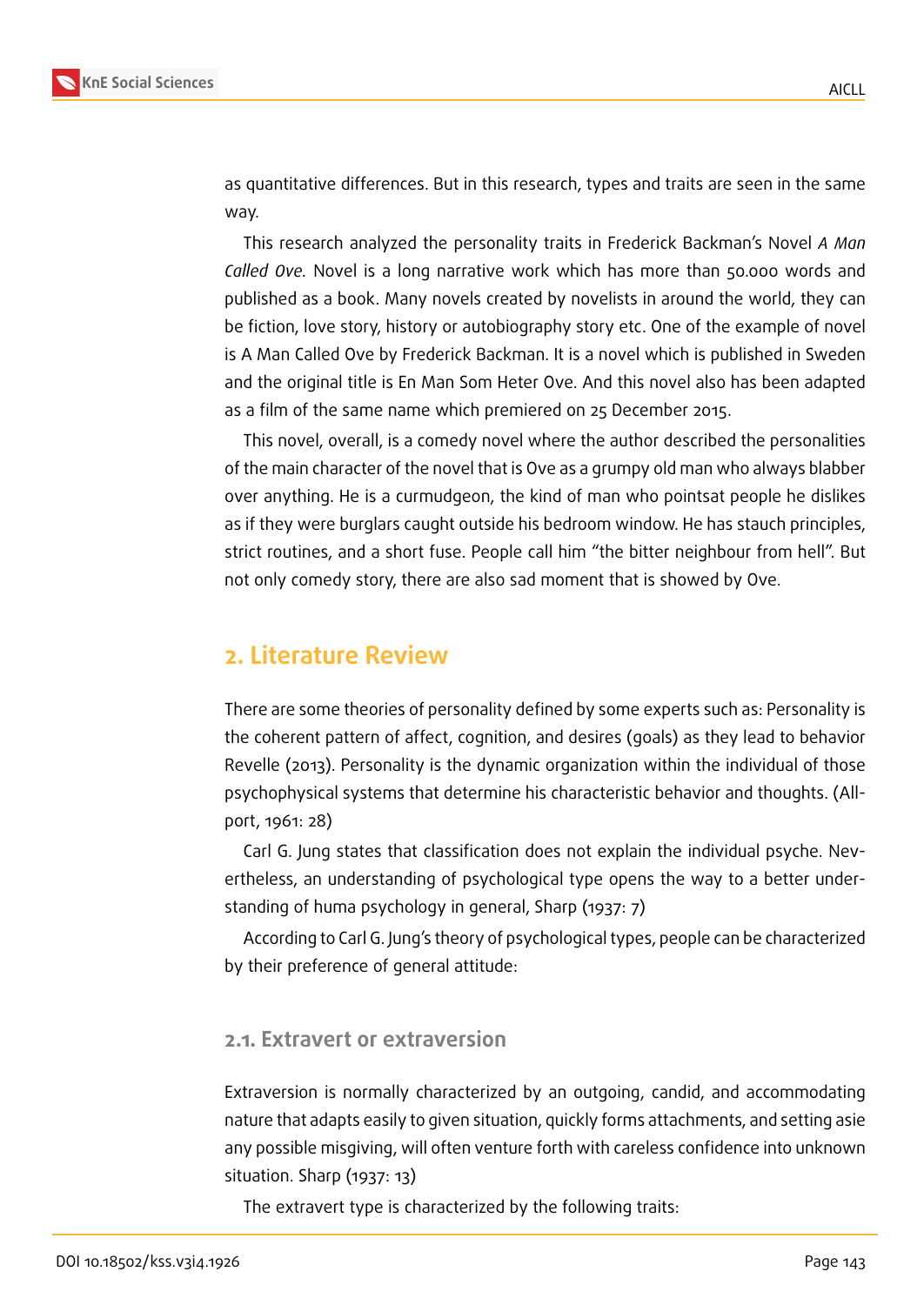



- Their interests focus on the external reality, instead of their internal world.
	- They make decisions by thinking about their effect on the external reality, instead of on their own existence.
	- Their actions are carried out according to what others might think about them.
	- Their ethics and morals are built depending on what prevails in the world.
	- They are people that can fit into almost any environment, but have a hard time truly adapting.
	- They are suggestible, easily influenced and tend to imitate others.
	- They need to be seen and acknowledged by others.

#### **2.2. Introvert or introversion**

Introversion is normally characterized by a hesitant, reflective, retiring nature that keeps itself to itself, shrinks from objects and is always slightly on the defensive. Sharp (1937: 13)

#### **2.3. Introvert characters**

On the other hand, the introvert type has the following traits:

- They are interested in themselves, their feelings and thoughts.
- They orient their behavior according to what they feel and think, though it may go against the external reality.
- They do not worry too much about the effect their actions might have on their surroundings. They worry about everything that satisfies them internally.
- They struggle to fit into and adapt to their environment. However, if they manage to adapt, they will do so in a creative and complete way.

Extraverts like to travel, meet new people, see new places. They are the typical adventurers, the life of the party, open and friendly. The introvert is essentially conservative, preferring the familiar surroundings of home, intimate times with a few close friends.

#### **2.3.1. Sensation**

Sensation is perception by means of the physical sense organs Sharp (1937: 14).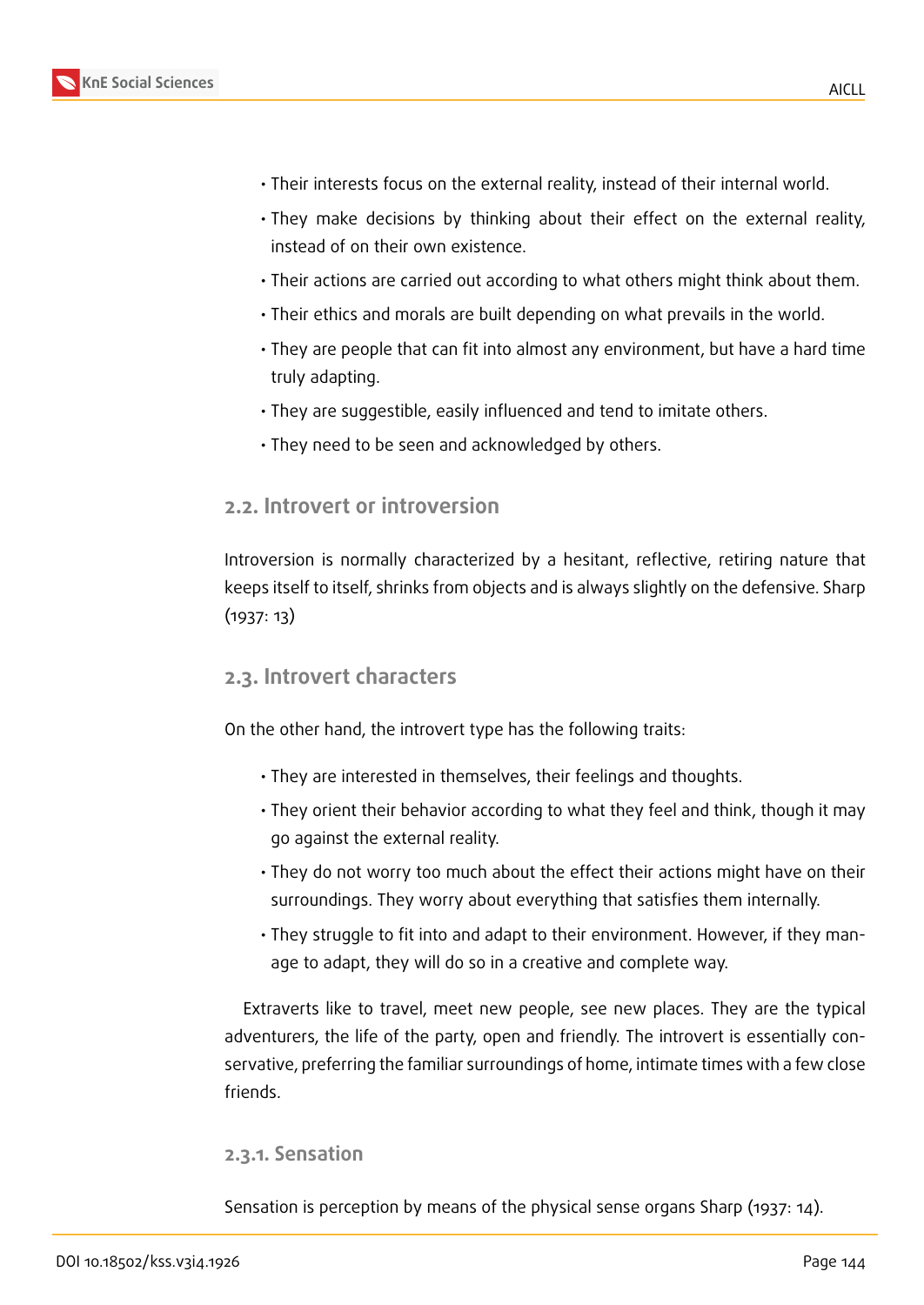

#### **2.3.2. Feeling**

Feeling is the function of subjective judgment or valuation Sharp (1937: 14).

**2.3.3. Intuition**

It refers to perception by way of the unconscious Sharp (1937: 14).

# **3. Research Method**

Research designs are plans and the procedures for research that span the decisions from broad assumptions to detail methods of data collection and analysis (Creswell, 2009: 3). However the selection of a research design is actually based on the nature of the research problem or issue being addressed.

This research follows qualitative method of research for it involves the characteristics of qualitative procedure of analysis. This research explores and understands the social or human problem. The researcher makes interpretations of the meaning of the data. Data collection and analysis follow the procedures are under researcher's role as the key instrument.

The data which are obtained from the novel are analyzed in chapter four of this study. The analysis is conducted by classifying the obtained data into two subchapters related to the research problems of this study. The first subchapter displayed the metaphorical expression found in the novel. Then, the second subchapter related to the type of the metaphorical expression. The data analysis is the way to answer the two research problems in this study.

# **4. Discussion**

In this part of research, the data that have been obtained is analysed. There are some sentences that show the personalities of the protagonist or the main character in the novel.

Table 1: Some sentences that show the Personalities of the Protagonist.

| <b>Sentences</b>                                                                                                                                                                                                     | Personality                                                                                                       |
|----------------------------------------------------------------------------------------------------------------------------------------------------------------------------------------------------------------------|-------------------------------------------------------------------------------------------------------------------|
| He's the kind of man who points at people he Introvert. The introverts are interested in<br>doesn't like the look of, as if they were<br>burglars and his forefinger a policeman's<br>flaslight. (Backman, 2015: 04) | their feeling or thoughts and in this sentence,<br>Ove gives his thoughts about someone<br>whom he does not like. |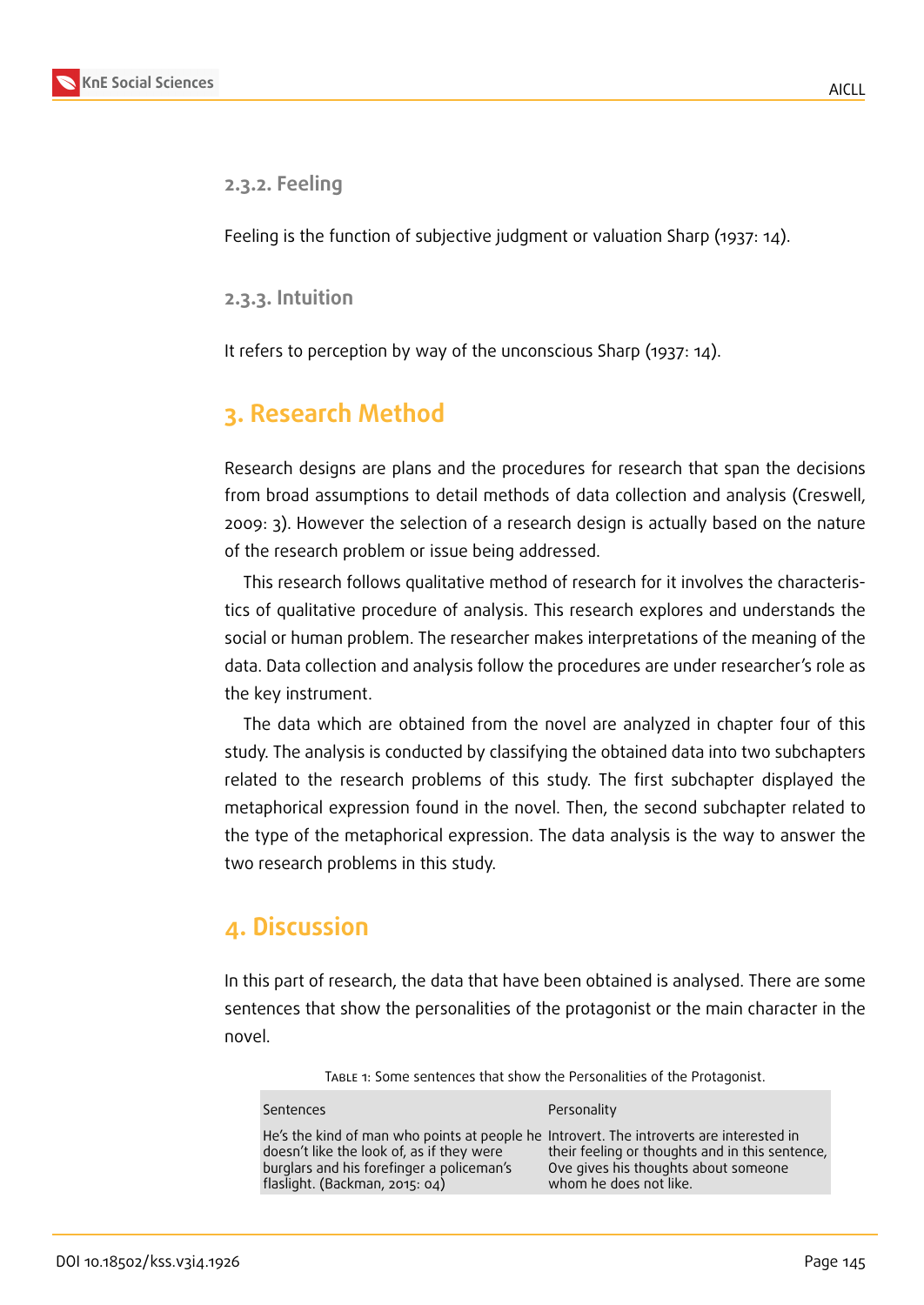

| Sentences                                                                                                                                                                                                                                                                       | Personality                                                                                                                                                                                                                        |
|---------------------------------------------------------------------------------------------------------------------------------------------------------------------------------------------------------------------------------------------------------------------------------|------------------------------------------------------------------------------------------------------------------------------------------------------------------------------------------------------------------------------------|
| Ove eyes the sales assistant for a long time<br>before shaking a medium-sized white box at<br>him. (Backman, 2015: 04)                                                                                                                                                          | Introvert. The introverts worry about<br>everything that satisfies them internally. And<br>Ove shows that he does not care about his<br>action by shaking the box to satisfy his<br>curosity.                                      |
| Ove sighs and start talking slowly,<br>articulating his words as if the only problem<br>here is his adversary's impaired hearing.<br>(Backman, 2015: 05)                                                                                                                        | Introvert. The introverts struggle to fit into<br>and adapt to their environment. In this<br>sentence, Ove tries to explain what he needs<br>to the sales assistant calmly so that he can<br>understand him.                       |
| Ove, insulted, glares at him and stabs his<br>forefinger at the counter. (Backman, 2015:<br>05)                                                                                                                                                                                 | Introvert. The introverts orient their behavior<br>according to what they feel and think and<br>this sentence shows Ove's annoyance by<br>showing what he feels with his action.                                                   |
| Ove had, as usual, gotten up ten minutes<br>earlier. (Backman, 2015: 07)                                                                                                                                                                                                        | Introvert. The introverts are interested in<br>themselves. Ove has done his usual activities<br>everyday without passing any single one. It<br>shows how much he interests in himself.                                             |
| "Scram!" ove bellowed, so abruptly that the<br>cat jumped back. (Backman, 2015: 08)                                                                                                                                                                                             | Introvert. The introverts do not worry too<br>much about the effect their actions might<br>have on their surroundings. In this sentence,<br>Ove does not worry about his surroundings<br>and shouts at the cat to leave his house. |
| Time to get going or the bloody cat would<br>have succeded in delaying the entire<br>inspection. (Backman, 2015: 08)                                                                                                                                                            | Introvert. Based on the characteristic of<br>introvert, the introverts are interested in<br>themselves. Ove shows his interest by not<br>letting anything disturb his daily inspection.                                            |
| a jar from the glass recycling, mumbled<br>something about "incompetents" as he<br>unscrewed its metal lid. (Backman, 2015: 09)                                                                                                                                                 | He kicked the bins a bit, swore and fished out Introvert. The introverts orient their behavior<br>according to what they feel and think. In this<br>sentence, it shows that Ove is struggling<br>over his own thoughts.            |
| When he'd finished his inspection of the trash Introvert. As it is said in the characterstics of<br>room he locked the door, just as he did every<br>morning, and gave it three good tugs to<br>ensure it was closed properly. (Backman,<br>2015: 10)                           | introvert, an introvert is preferring the<br>familiar surroundings of home. The sentence<br>shows Ove's daily activities in his house as<br>he has done it for years.                                                              |
| In a few days there'll be some stuck-up real<br>estate agent standing here with a tie not as<br>big as a baby's head banging on about<br>"renovation potential" and "spatial<br>efficiency" and he'll have all sorts of opinions<br>about Ove, the bastard. (Backman, 2015: 13) | Introvert. The introverts are interested in<br>their thoughts as it is shown in the sentence.<br>Ove thinks about someone that is going to<br>come to his house and thinks that he will<br>irritate his quiet life.                |
| "You can't drive a car here! Can't you read?<br>(Backman, 2015: 15)                                                                                                                                                                                                             | Introvert. The introverts do not worry too<br>much about the effect their actions might<br>have on their surroundings. The sentence<br>shows that Ove does not care about the<br>effect of his action by scold his neighbours.     |
| " You shouldn't even be allowed to rewind a<br>casette," grumbles Ove. (Backman, 2015: 19)                                                                                                                                                                                      | Introvert. Ove grumbles about his<br>neighbour's car which Ove thinks has broken.<br>This sentence shows the introvert does not<br>worry about what his neighbour thinks of<br>him.                                                |
| But he'd gladly accept a bag of bread and<br>meat for the lad at home, he said. (Backman,<br>2015: 35)                                                                                                                                                                          | Extrovert. They are open and friendly. In this<br>sentence, it is shown that Ove is glad<br>because of given foods by his neighbour.                                                                                               |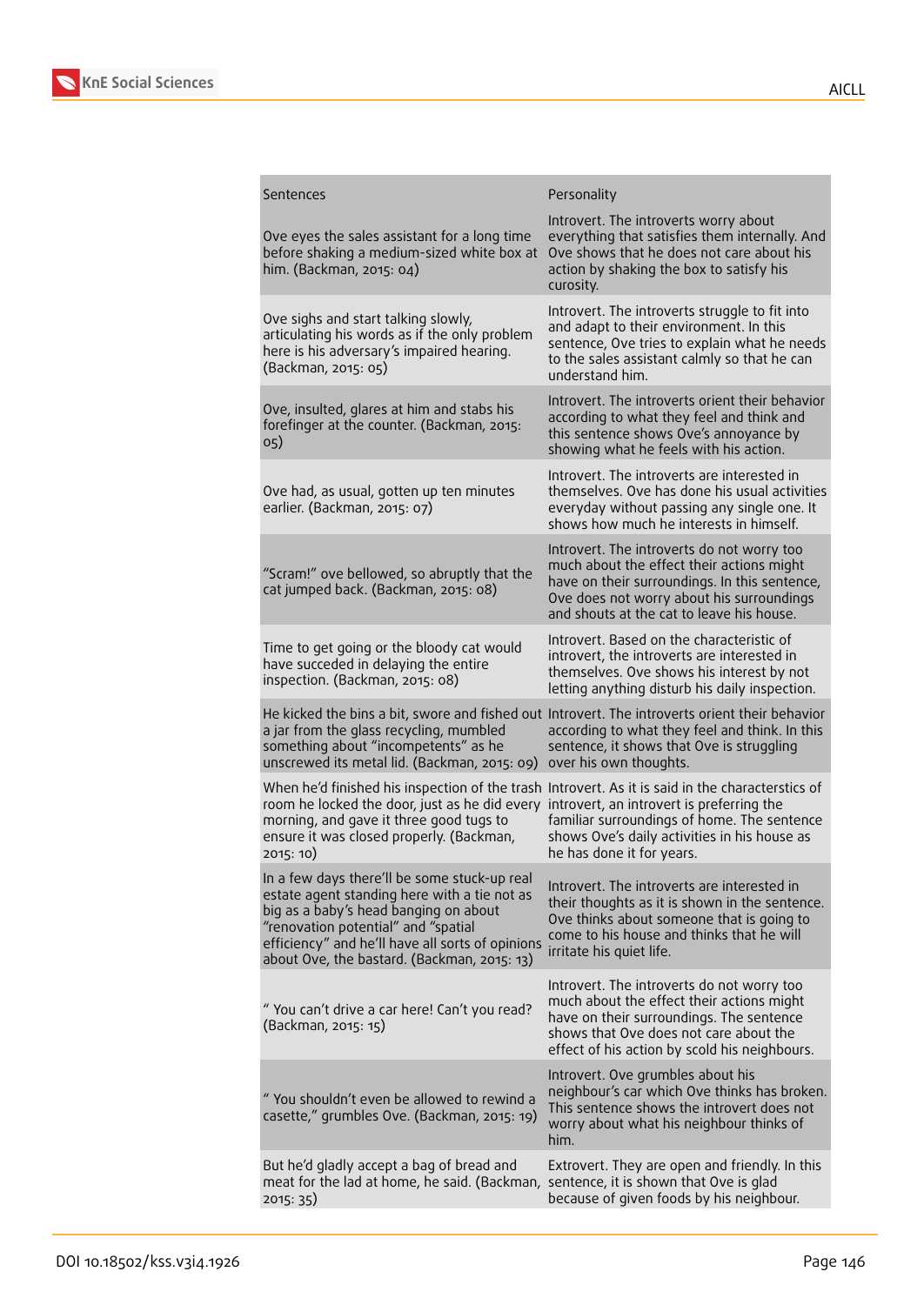

| sentences |  |
|-----------|--|
|           |  |

He shrugs his shoulder a little and smiles, slighty overwhelmed. (Backman, 2015: 51) Personality

Extrovert. They are suggestible and it is shown in this sentence that Ove lightly smiles because of his neighbour's behaviour.

From the table above, we can see that there are more Introvert personalities than the extrovert one. Based on the novel, there are only a few sentences that show the protagonist's extrovert personalities because he has it since he was child. All of the introvert personalities above are related to the characters of introvert given by Carl G. Jung. Ove shows almost all his stories about his introvert personalities. He even does not want to talk to his neighbors. He only thinks and cares about himself; he thinks that he does not need anybody else until he meets his wife who really accepts his personalities. He says that only she who sees him with color. It means that she accepts Ove with all of his personalities. But after she dies, he comes back to his original self.

The extrovert personalities of protagonist are very rare in this novel because from the beginning of the novel, Ove is told as the introvert man. We can find many sentences that show the extrovert personalities but it comes from other character.

### **5. Conclusions**

After analyzing the data that have been obtained, the researcher finds out that there are a lot of sentences that show the protagonist possessing the introvert personalities. For the extrovert one, there are only a few sentences that show he possesses it. The protagonist only shows a lot of introvert personalities compared to extrovert personalities.

This research talks about the personally traits of a character in the novel. It focuses on two personalities that are Introvert and extrovert. The researcher decides to choose this topic because of there are so many people in this world who has their own personality and by doing this research, not only our personality but also the others, we can understand or find out about personality especially for extrovert and introvert. After finishing this research, the researcher increases the knowledge about personalities and hopes the readers also increase their knowledge about personality so that they can understand themselves of the other. And also by knowing this research, we also learn how to respect someone who has the similar personalities with the protagonist of this novel, Ove.